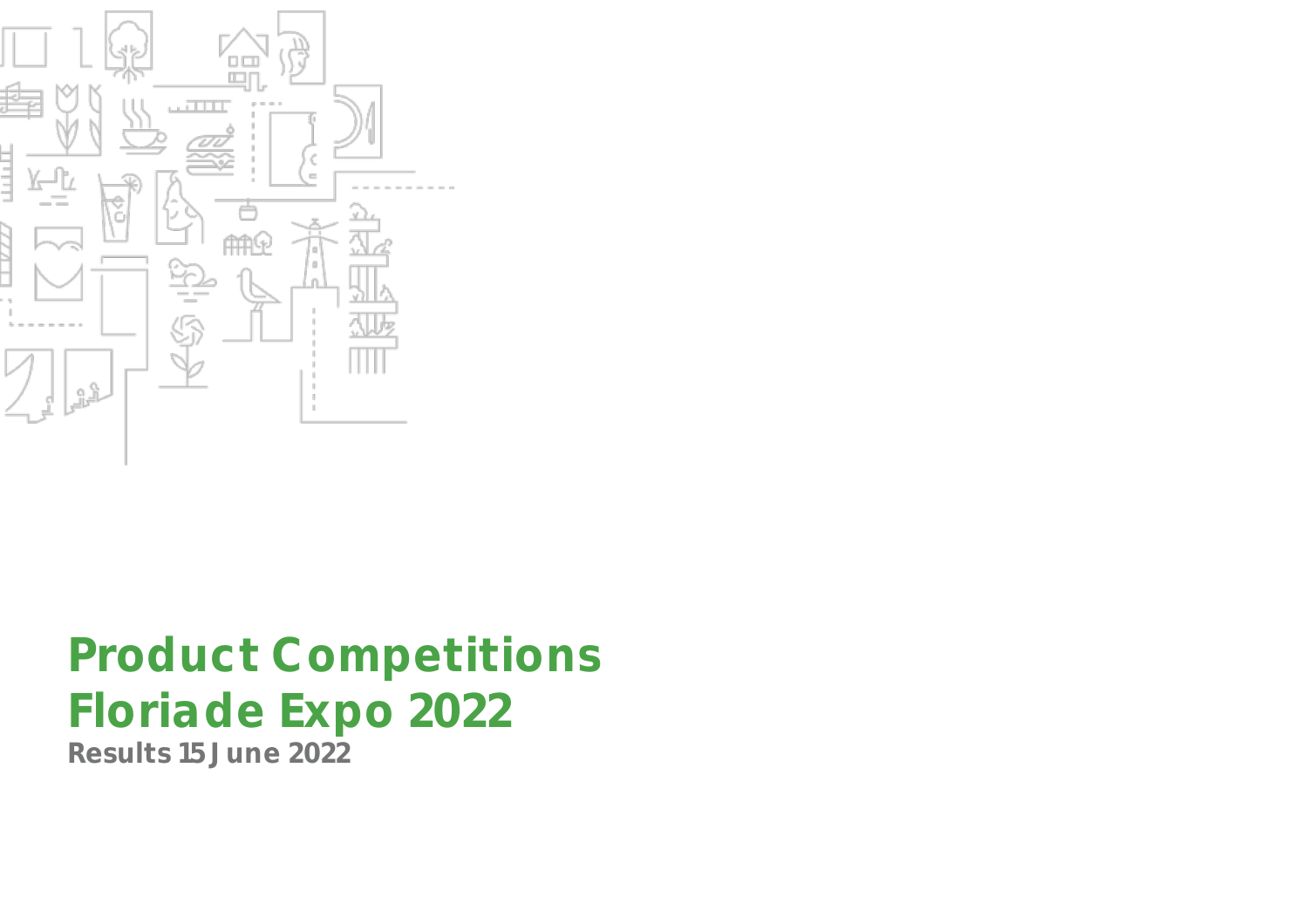

| <b>Submission</b>         | Company name               | Town                 | Country                | <b>Score</b> | Competition<br>prize    | <b>Floriade Excellence</b><br><b>Award 2022</b> | <b>Consumer</b><br>test |
|---------------------------|----------------------------|----------------------|------------------------|--------------|-------------------------|-------------------------------------------------|-------------------------|
| Crop group: Bromelia      |                            |                      |                        |              |                         |                                                 |                         |
| Ananas 'Mi Amigo'         | <b>Bromelia Specialist</b> | <b>De Kwakel</b>     | <b>The Netherlands</b> | 9.33         | $\overline{\mathbf{3}}$ |                                                 |                         |
| Vriesea 'Astrid'          | <b>Bromelia Specialist</b> | De Kwakel            | The Netherlands        | 9.08         |                         |                                                 |                         |
| Tillandsia cyanea 'Anita' | <b>Bromelia Specialist</b> | De Kwakel            | The Netherlands        | 8.35         |                         |                                                 |                         |
| Guzmania 'Deseo Pink'     | <b>Bromelia Specialist</b> | De Kwakel            | The Netherlands        | 8.53         |                         |                                                 |                         |
| Guzmania 'Sue Anne'       | <b>Bromelia Specialist</b> | De Kwakel            | The Netherlands        | 8.48         |                         |                                                 |                         |
| Guzmania 'Hope'           | JungleStar Bromelia's      | s-Gravenzande        | The Netherlands        | 8.50         |                         |                                                 |                         |
| Guzmania 'Francesca'      | JungleStar Bromelia's      | s-Gravenzande        | The Netherlands        | 8.38         |                         |                                                 |                         |
| Guzmania 'Candy'          | JungleStar Bromelia's      | s-Gravenzande        | The Netherlands        | 8.20         |                         |                                                 |                         |
| Guzmania 'Ostara'         | JungleStar Bromelia's      | s-Gravenzande        | The Netherlands        | 8.75         |                         |                                                 |                         |
| Guzmania 'Brush'          | JungleStar Bromelia's      | s-Gravenzande        | The Netherlands        | 8.98         |                         |                                                 |                         |
| Guzmania 'Bandera'        | JungleStar Bromelia's      | s-Gravenzande        | The Netherlands        | 9.25         |                         |                                                 |                         |
| <b>Guzmania 'Elena'</b>   | <b>Plantcompany</b>        | <b>Bergschenhoek</b> | <b>The Netherlands</b> | 9.25         |                         |                                                 | 1                       |
| <b>Tillandsia 'Dolce'</b> | Plantcompany               | <b>Bergschenhoek</b> | <b>The Netherlands</b> | 9.58         | $\mathbf{1}$            |                                                 |                         |
| Tillandsia 'Capitata'     | Plantcompany               | <b>Bergschenhoek</b> | <b>The Netherlands</b> | 9.43         | $\overline{2}$          |                                                 |                         |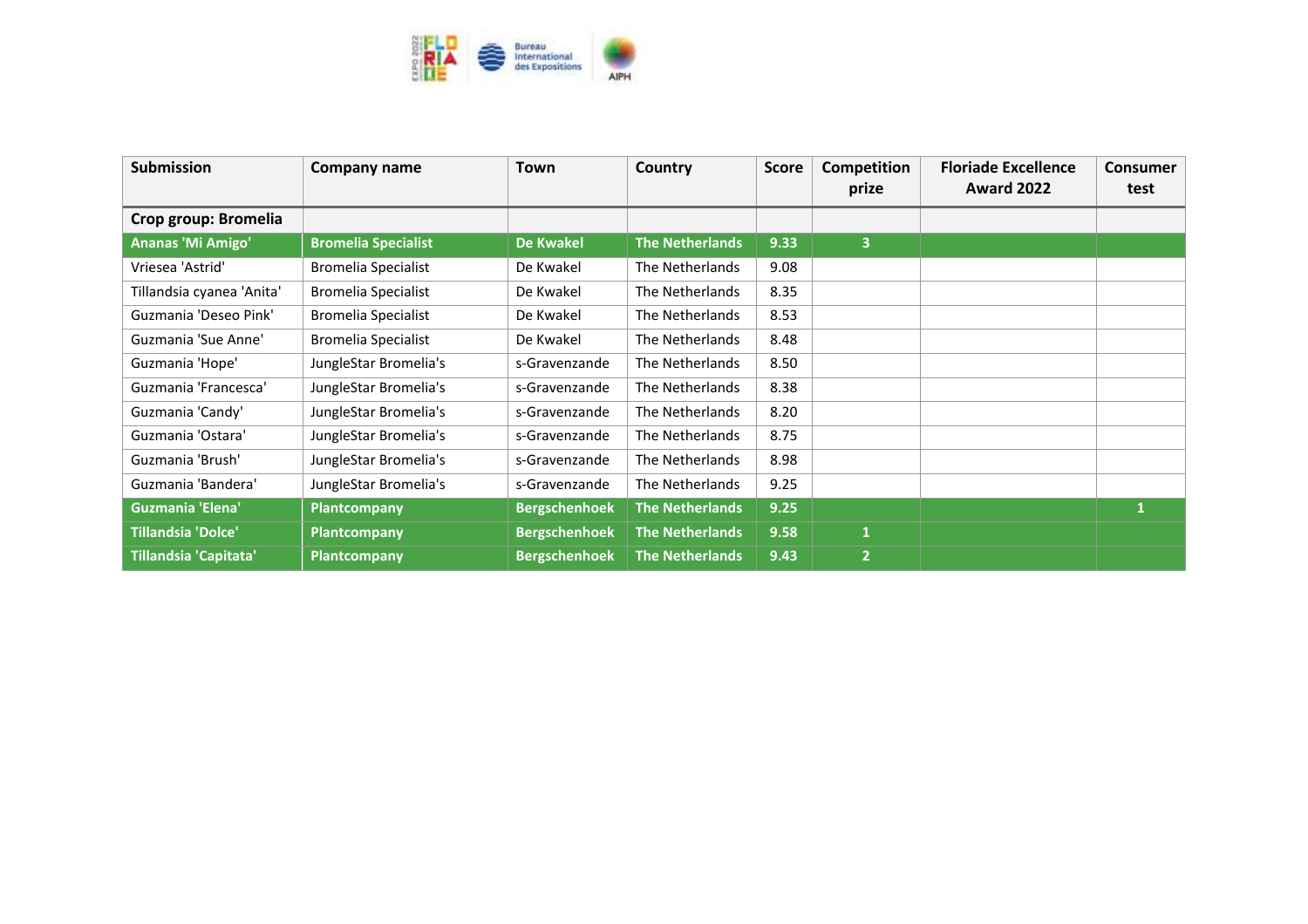

| <b>Submission</b>                        | <b>Company name</b>          | Town             | Country                | <b>Score</b> | Competition<br>prize | <b>Floriade Excellence</b><br><b>Award 2022</b> | Consumer<br>test |
|------------------------------------------|------------------------------|------------------|------------------------|--------------|----------------------|-------------------------------------------------|------------------|
|                                          |                              |                  |                        |              |                      |                                                 |                  |
| Crop group: Lisianthus                   |                              |                  |                        |              |                      |                                                 |                  |
| Eustoma russellianum 'Rosita White'      | <b>Beishuizen Lisianthus</b> | <b>Maasdijk</b>  | <b>The Netherlands</b> | 9.54         | $\mathbf{1}$         |                                                 |                  |
| Eustoma russellianum 'Rosita Rose Pink'  | <b>Floralis BV</b>           | Honselersdijk    | The Netherlands        | 9.25         |                      |                                                 |                  |
| Eustoma russellianum 'Rosita White'      | <b>Floralis BV</b>           | Honselersdijk    | The Netherlands        | 9.18         |                      |                                                 |                  |
| Eustoma russellianum 'Rosita Blue'       | <b>Floralis BV</b>           | Honselersdijk    | The Netherlands        | 9.15         |                      |                                                 |                  |
| Eustoma russellianum 'Rosita Green'      | <b>Floralis BV</b>           | Honselersdijk    | The Netherlands        | 9.13         |                      |                                                 |                  |
| Eustoma russellianum 'Arosa Red'         | <b>Floralis BV</b>           | Honselersdijk    | The Netherlands        | 9.13         |                      |                                                 |                  |
| Eustoma russellianum 'Falda Apricot'     | Gebr. van den Berg           | <b>Naaldwijk</b> | <b>The Netherlands</b> | 9.43         | $\overline{2}$       | $\mathsf{x}$                                    |                  |
| Eustoma russellianum 'Rosita Lavender'   | Gebr. van den Berg           | Naaldwijk        | The Netherlands        | 9.37         |                      |                                                 |                  |
| Eustoma russellianum 'Piccolo Violet'    | Gebr. van den Berg           | Naaldwijk        | The Netherlands        | 9.17         |                      |                                                 |                  |
| Eustoma russellianum 'Piccolo Rose'      | Gebr. van den Berg           | Naaldwijk        | The Netherlands        | 9.17         |                      |                                                 |                  |
| Eustoma russellianum 'Piccolo White'     | Gebr. van den Berg           | Naaldwijk        | The Netherlands        | 9.13         |                      |                                                 |                  |
| Eustoma russellia. 'Croma Lavender Imp'  | <b>L.I.S.</b>                | <b>Zuilichem</b> | <b>The Netherlands</b> | 9.33         |                      |                                                 | $\mathbf{1}$     |
| Eustoma russellianum 'Korezo Light Pink' | L.I.S.                       | Zuilichem        | The Netherlands        | 9.33         |                      |                                                 |                  |
| Eustoma russellianum 'Alissa Pink Flash' | L.I.S.                       | Zuilichem        | The Netherlands        | 9.28         |                      |                                                 |                  |
| Eustoma russellianum 'Rosita White'      | L.I.S.                       | Zuilichem        | The Netherlands        | 9.28         |                      |                                                 |                  |
| Eustoma russellianum 'Rosita Green'      | L.I.S.                       | Zuilichem        | The Netherlands        | 9.28         |                      |                                                 |                  |
| Eustoma russellianum 'Rosita Rose Pink'  | L.I.S.                       | Zuilichem        | The Netherlands        | 9.20         |                      |                                                 |                  |
| Eustoma russellianum 'Rosita Blue'       | L.I.S.                       | Zuilichem        | The Netherlands        | 9.18         |                      |                                                 |                  |